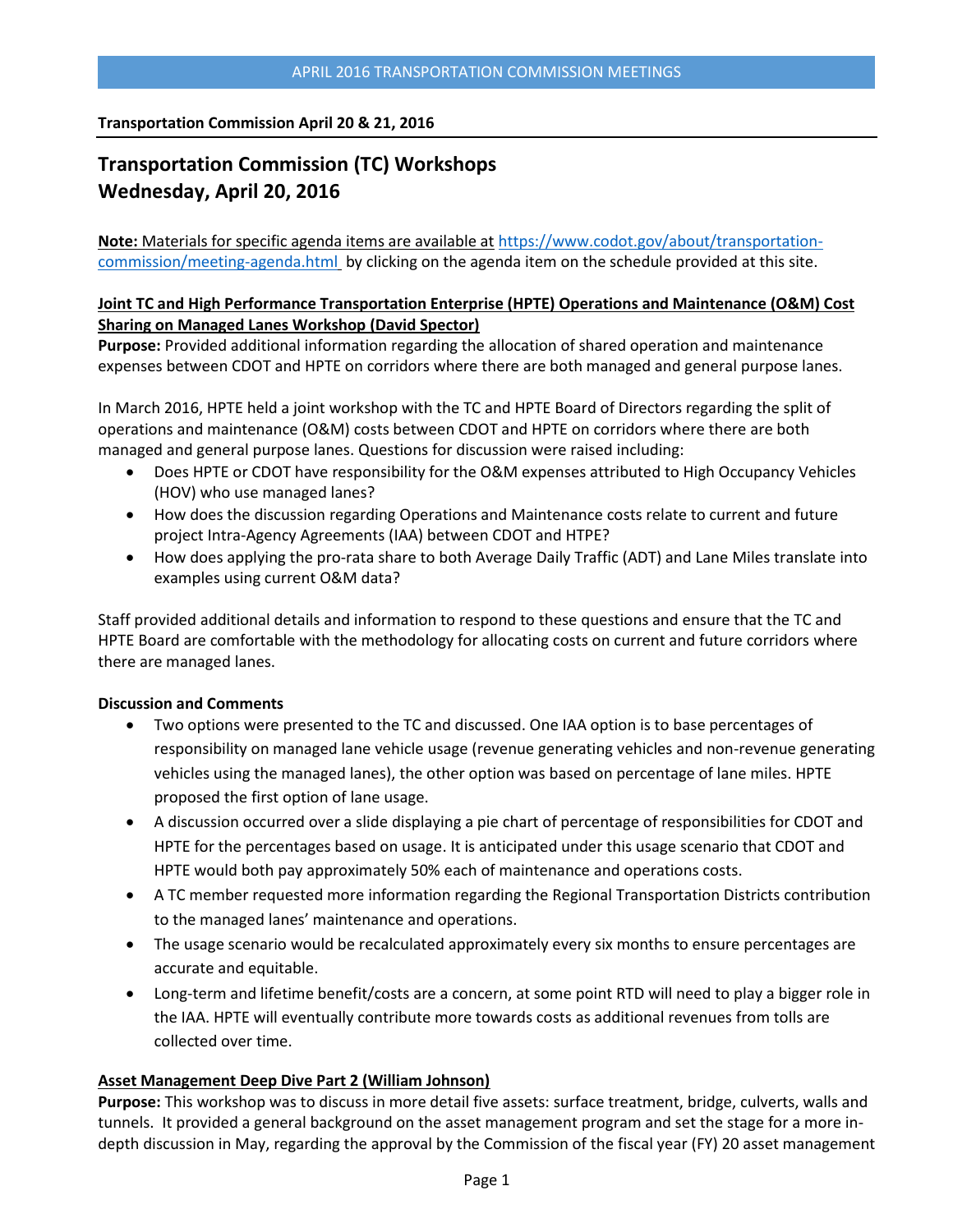#### APRIL 2016 TRANSPORTATION COMMISSION MEETINGS

planning budget for all 11 categories; thereby continuing the 4-year program of projects. The FY20 asset management budget will be finalized during the annual budget cycle in 2019.

#### **Discussion and Comments**

- Status of the five asset management programs referenced above were presented to the TC.
- Clarifications regarding the fiscal years and how they relate to calendar year was explained.
- Some assets are meeting or are above established targets pertaining to their condition, in those instances, the TC may decide to decrease funding for those assets that are in good condition and distribute funds to other asset programs where targets are not being met.
- A major concern was raised by the TC regarding the number of uncompleted projects compared to completed projects and this negatively impacting the cash balance.
- It was explained that several of the uncompleted projects are due to either projects being multi-year projects or incidents where one project listed represents a bundle of projects (e.g., for culverts and bridges).
- In order for the TC to make more informed decisions pertaining to the FY 20 asset management program, additional information on the project status needs to be provided that explains how and if the status of asset management projects impacts CDOT's cash balance.
- The need to examine risk and resiliency in conjunction with asset condition was mentioned.
- Staff agreed to provide next month to the TC more detailed information regarding asset management project status information, and its impact on meeting cash balance targets.

# **Funding Advancements for Surface Transportation and Economic Recovery Act** (**[FASTER\) Audit](https://www.codot.gov/about/transportation-commission/current-agenda-and-supporting-documents/4-pmo-workshop.pdf) – Transit [\(Herman Stockinger\)](https://www.codot.gov/about/transportation-commission/current-agenda-and-supporting-documents/4-pmo-workshop.pdf)**

**Purpose:** Provide a "deeper dive" into the actions taken by CDOT to comply with the FASTER Audit recommendations, improve the FASTER program overall and report on the impact of those actions. This month, the focus was on the Transit program.

The Audit had one key recommendation related to the transit programs: **Recommendation #6:** CDOT should implement CDOT Internal Audit recommendations from July, 2014, and establish, implement and require staff to follow written policies and procedures that specify oversight activities and routinely reconcile transit revenues and expenditures.

## **How is this resolved?**

- Policy Directive 704.0 (PD 704.0) (Attachment A in the packet) was adopted by the TC in January 2016.
- Much of the detail addressing the audit findings are addressed in other CDOT documents.
- Along with the already adopted Procedural Directive 1608.1, each of the documents/systems will improve on the department's transit grant/contract processes and help fulfill the audit recommendation.

## **Discussion and Comments**

- There is still more work to be done, but progress towards resolving issues is progressing well.
- The TC expressed their gratitude to Herman Stockinger and staff, and indicated that they are pleased with the progress made to date regarding the response to the FASTER Audit.

## **Program [Management/Cash Management Workshop \(Josh Laipply, Maria Sobota, Jane Fisher\)](https://www.codot.gov/about/transportation-commission/current-agenda-and-supporting-documents/4-pmo-workshop.pdf)**

**Purpose:** The Program Management and Cash Management Workshop provides the TC with an update on the delivery of programs and significant projects and further details the accounts in the total of cash balance.

PMO is tracking program delivery at the statewide level using the expenditure performance index (XPI) to evaluate actual construction expenditure performance as compared to planned. The cumulative Fiscal Year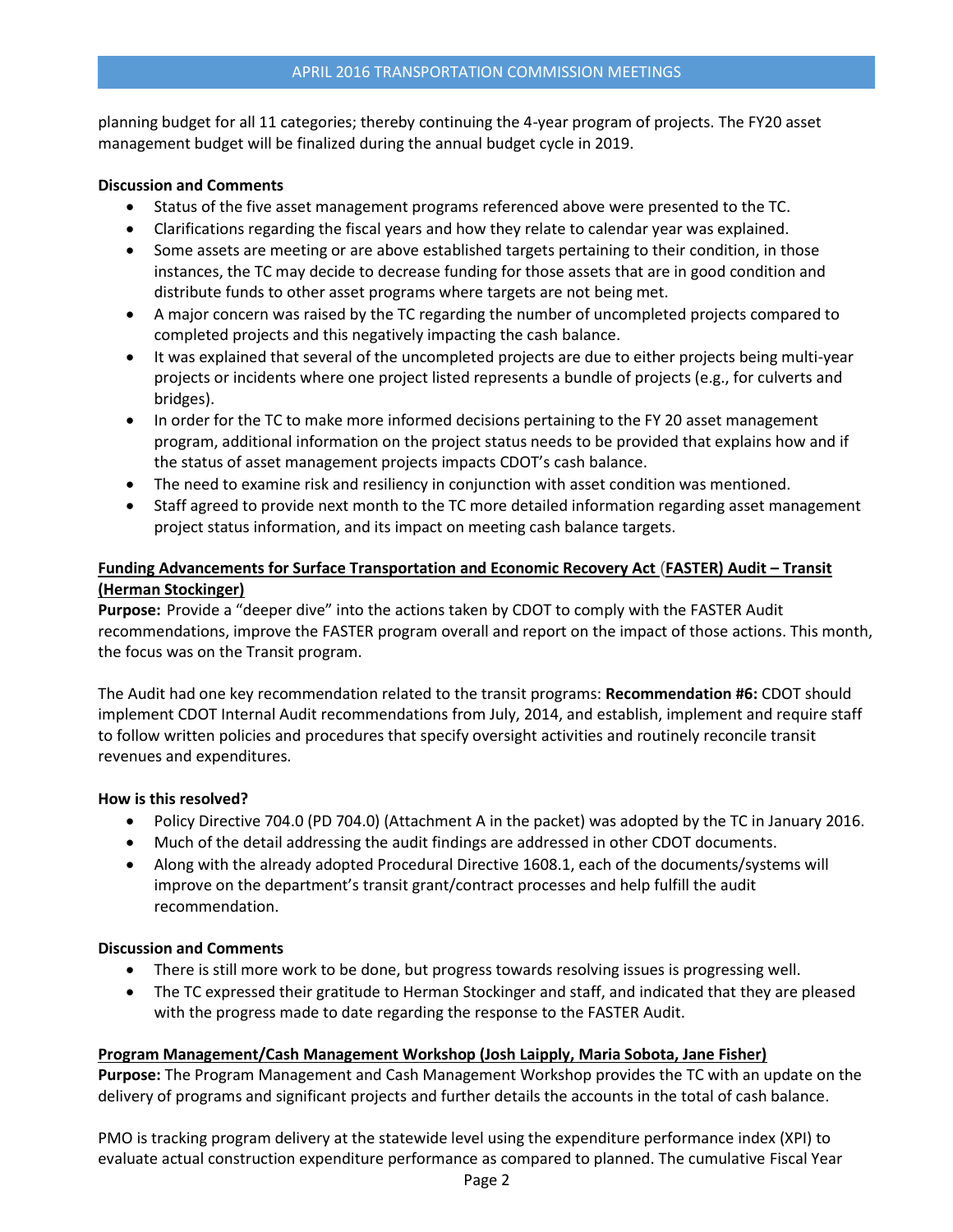2016 XPI decreased to 0.95 from 0.96 in February. March's expenditures were below the expenditure target and achieved a monthly XPI of 0.79.

The cash balance is split out by fund with the Capital Construction Fund (Fund 400) being the most relevant as its activity includes the receipt of Highway User Tax Fund (HUTF) transfers, receipt of FHWA reimbursements, and the majority of CDOT's construction spending. The projected Fund 400 cash balance at March 31, 2016, was \$455 million. The actual Fund 400 cash balance at March 31, 2016, was \$516 million – a difference of \$61 million. The increase in the cash balance resulted from CDOT actively billing FHWA to convert federal obligation limitation to cash.

#### **Discussion and Comments**

- A threshold for cash balance is being established and a consultant has been retained to develop a model (tool) to assist with establishing cash balance thresholds by month based on historical data, analytics (competence limits) and risks.
- This tool will assist and inform, not make decisions for CDOT. It is anticipated to be able to establish thresholds and identify risks for a 36 month window.
- To ensure the tool is effective maintaining this tool/model will require extensive collaboration between the teams that represent the model/cash balance, and programming and project delivery.

## **Walk on Request from Dave Eller of Region 3**

- A walk on request to use TC contingency reserve funds to cover costs associated with the recent rock falls was presented.
- SH 131 used as a detour for I-70, related to pullouts on a bridge that is functionally obsolete (not wide enough) needs immediate repair to asphalt for \$1.8 million.
- Fencing along I-70 is needed for \$3.5 million on an emergency basis and some may be reimbursed by FHWA.

#### **Discussion and Comments**

- This walk on request further demonstrates the need to develop a risk and resiliency program at CDOT to identify risk and resilience of the transportation system statewide.
- Commissioner Hall supports this walk on request.
- TC members in general expressed support for the walk on request.
- A Risk and Resiliency Pilot project along I-70 is planned and once results are in, expansion statewide will be considered.

## **[Safety Committee \(Darrell Lingk\)](https://www.codot.gov/about/transportation-commission/current-agenda-and-supporting-documents/2-tiger-viii-freight-discretionary-grants.pdf)**

**Purpose:** Update the TC on our Loss History (Excellence In Safety Process) and our Annual Highway Safety Statistics.

## **Discussion and Comments**

A substantial reduction (32%) in workmen's compensation claims was announced for calendar year 2015 compared to the claim average for years 2010 -2012 – see page 10 of the safety packet.

## **[Transit and Intermodal Committee Meeting \(Mark Imhoff\)](https://www.codot.gov/about/transportation-commission/current-agenda-and-supporting-documents/6-transit-and-intermodal-committee.pdf)**

**Purpose:** Provide the Transit & Intermodal (T&I) Committee a quarterly update on the Transit Grants Program, as required by Policy Directive 704, as well as updates on Bustang, Senate Bill 228 transit funding, the Safe Routes to School Program, and a CDOT Policy Directive (PD) 1602 update.

#### **Bustang**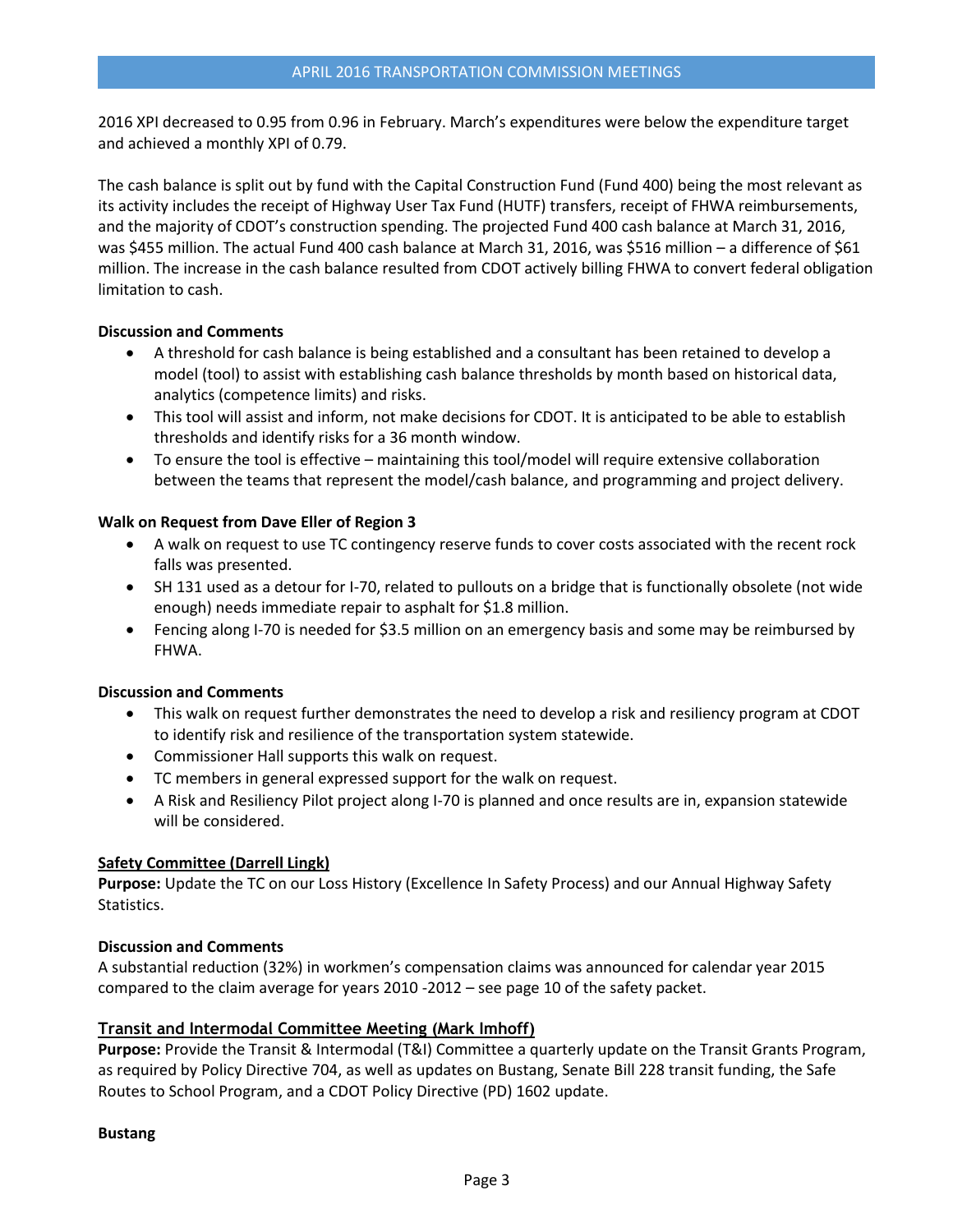- Bustang program overall doing well with fare box revenues increasing, but contractor for drivers have been put on notice due to an increase in minor crashes (backing into objects, etc.).
- Due to express lanes, buses are arriving at DUS 5 minutes earlier this will be reflected in new schedules produced.

#### **SB 228 Funds**

- The process for spending SB 228 transit funds is undergoing an update.
- A Telluride Park-N-Ride is one project under consideration.

#### **Safe Routes to School**

Twenty-one projects are being recommended for funding for FY 2016 totaling \$2 million for infrastructure projects and \$499,437 for non-infrastructure. All projects require a 20% cash match with several applicants providing a higher match. A project list is provided in the packet with the 21 recommended projects highlighted; 7 infrastructure and 14 non-infrastructure.

#### **PD 1602 – Updated Policy - "Elevating Bicycling and Walking Opportunities in Colorado."**

This updated PD 1602 reinforces the need to accommodate bicyclists and pedestrians, and brings exemption criteria into the Policy. A more detailed Procedural Directive is also being developed to provide clear direction on how to implement the policy and verify compliance.

#### **Discussion and Comments**

- TC members present were pleased with progress on transit programs overall.
- The Safe Routes to School Program (SRTS) was recognized by the TC for their success and it was noted the SRTS advisory committee representation is well balanced.
- TC members present acted to recommend the SRTS FY 2016 project list for approval by the TC in April.
- TC members present acted to recommend the PD 1602 changes for approval by the TC in May.
- No further actions were required of the TC at this meeting. TC members present were generally pleased with progress made by DTR and DTD in terms of alternate transportation modes.

# **Transportation Commission Regular Meeting Thursday April 21, 2016**

## **Roll Call**

Commissioner Hofmeister attended via telephone, and Commissioners Hall and Schriner were excused.

## **Audience Participation: Subject Limit: 10 minutes; Time Limit: 3 minutes**

- Jim Souby, President of Colorado Rail Passenger Association, Gary DeFrange, President of Winter Park Resort, and Happy Haynes, Director of Denver Parks and Recreation all expressed support for the Winter Park Ski Train platform improvements and continuing Ski Train service.
- The new platform will be Americans with Disabilities Act (ADA) compliant serving the nation's largest disabled access skiing center (the National Sports Center for the Disabled).
- Contributors to funds will include CDOT, and Public Private Partnership between Colorado Rail Passenger Association, Union Pacific Railroad, City and County of Denver, and Winter Park.

## **Comments of Individual Commissioners**

 Recognized Nancy Shank of Region 5, and her upcoming retirement. Lisa Schwantes will be Nancy's replacement.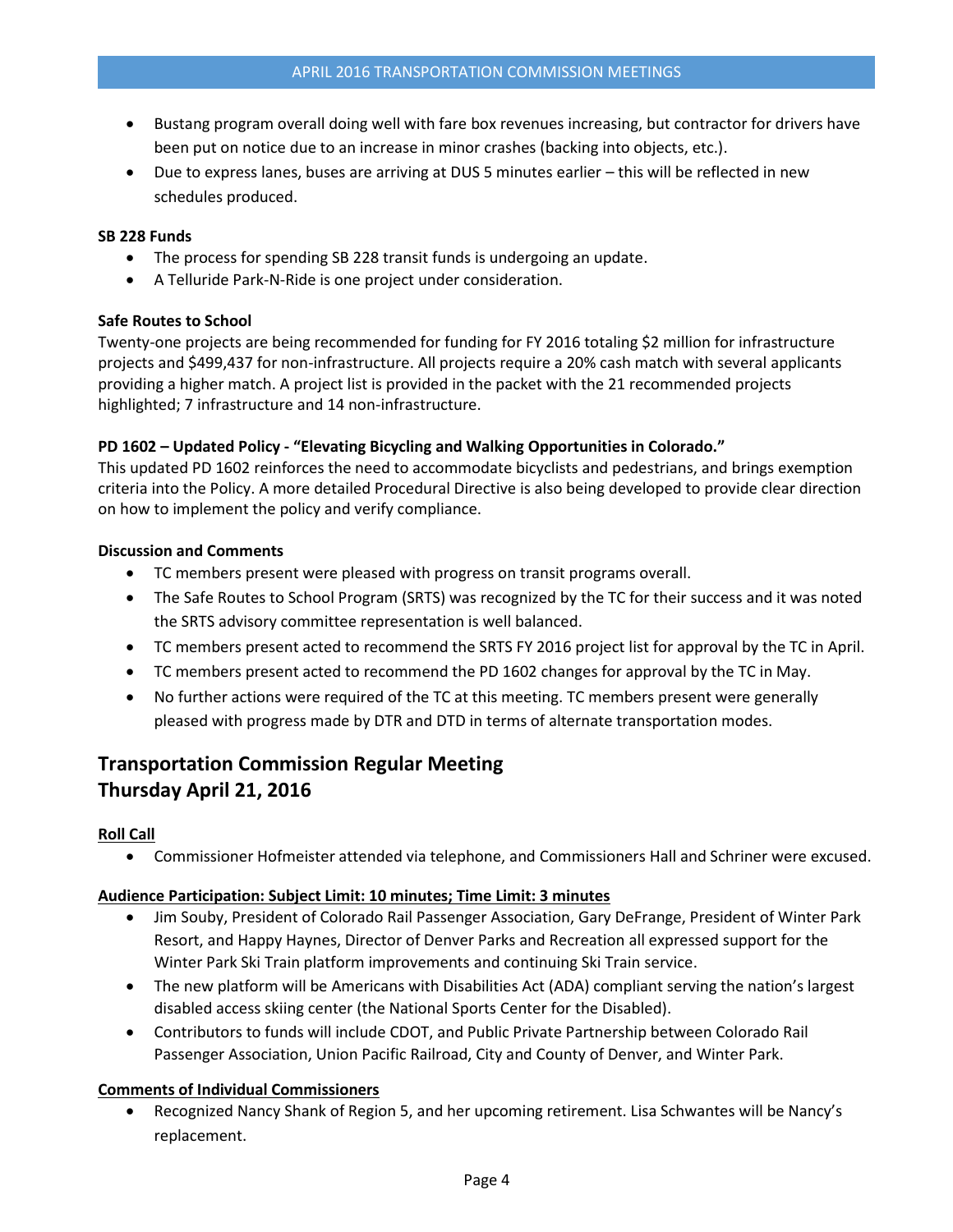- Commissioner Barry recognized for organizing a successful meet and greet of Disadvantaged Business Enterprise (DBE) small businesses held after the April TC Workshops, attended by several TC members.
- Trip to DC to share results of managed lanes with FHWA was mentioned (Commissioner Reiff participated).
- Support for the Ski Train was mentioned.
- John Vetterling recognized for assistance with keeping the Wooley Mammoth Scenic Byway project moving, and Mike Timlin recognized for outreach to the TPRs on rural regional transit.
- HPTE retreat was a success and appreciated; pleased with results coming in for Toll Express Lanes 29% travel speed increases for all lanes.
- Herman Stockinger and Aaron Greco recognized for working with local communities on obtaining matches for \$25 million for grant applications for Transportation Investment Generating Economic Recovery (TIGER) grant.

## **Executive Director's Report (Shailen Bhatt)**

- Mike McVaugh was recognized and welcomed as the new Regional Transportation Director (RTD) of Region 5.
- Dave Ellis, RTD of Region 3 was recognized for his work with the rock fall emergency response work, opening Glenwood Canyon ahead of schedule. Club 20 was also impressed with CDOT's response to rock falls.
- Chris Wedor acknowledged as new Audit Director.
- Remembrance Day at CDOT HQ and Pueblo recognized and appreciated.
- Pleased and impressed with delivering a lot of projects with positive results coming in.
- Recognized team in orange for response to recent winter storms.

# **Chief Engineer's Report (Joshua Laipply)**

- Opening of I-25 North was a great event.
- FHWA Administrator was present for opening of I-25 North Express Toll Lanes, as he was here also for a freight roundtable event.
- CDOT submitted four Fostering Advancements in Shipping and Transportation for the Long-term Achievement of National Efficiencies (FASTLANE) grant applications – thanked staff for working over weekends to get applications completed in a short turnaround.
- One TIGER Application  $-1$  -25 North things are happening as folks are coming together on these projects to make things happen.
- Working with Union Pacific (UP) Railroad with Johnny Olson regarding closures on county roads. Helps US 85 avoid closures in LaSalle – this railroad coordination contributes to a promising FASTLANE grant application.

## **High Performance Transportation Enterprise (HPTE) (David Spector)**

- Results coming in for recently opened toll lanes 29% increased travel speeds.
- Went to Washington, DC to share results with FHWA.
- Other HTPE projects are progressing.
- Testifying today for SB123 The bill would prevent HPTE or CDOT from requiring switchable transponders for use on High Occupancy Vehicle (HOV) lanes.

## **Federal Highway Administration (FHWA) Division Report (John Cater)**